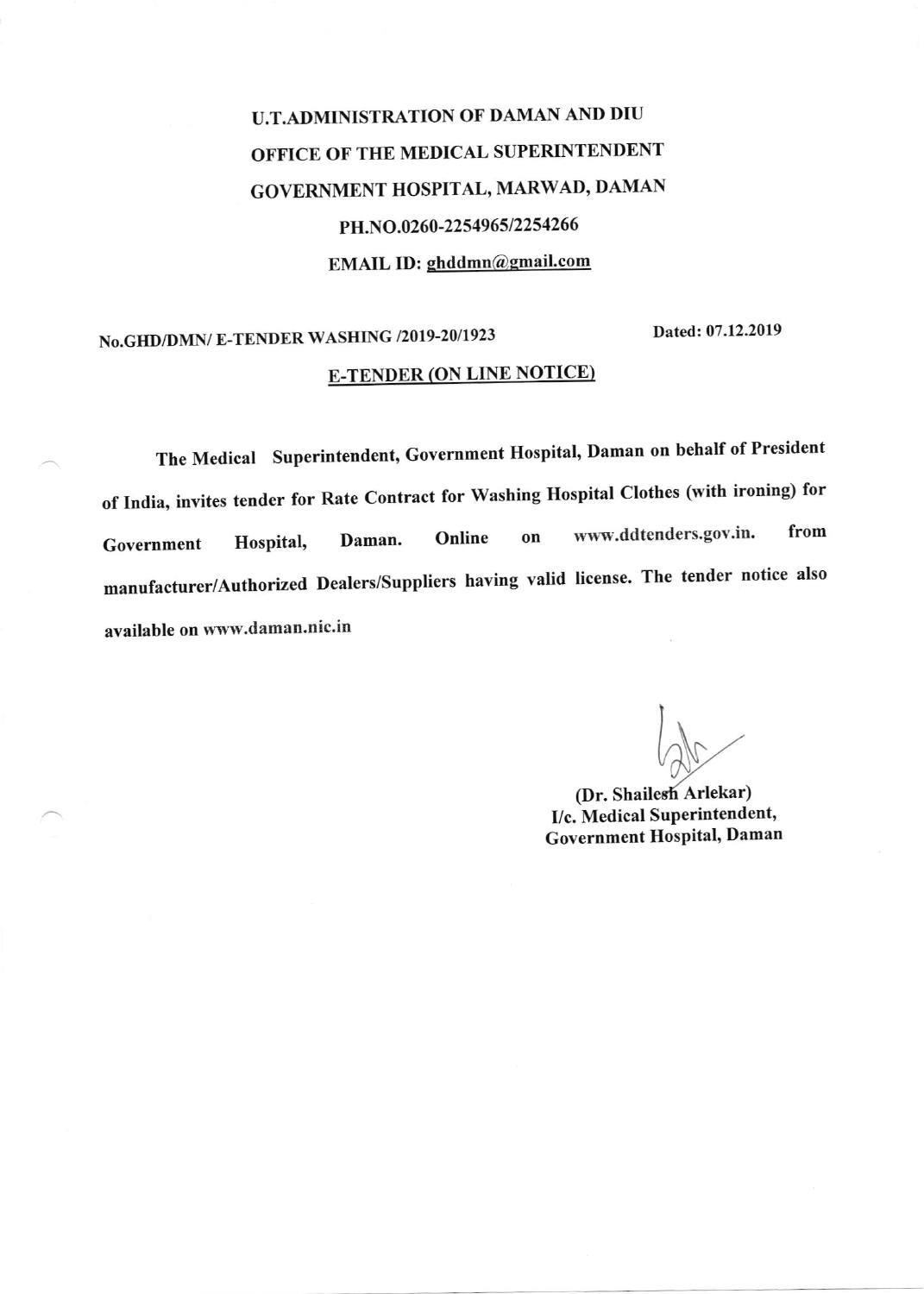#### U.T.ADMINISTRATION OF DAMAN AND DIU OFFICE OF THE MEDICAL SUPERINTENDENT GOVERNMENT HOSPITAL, MARWAD, DAMAN PH.NO.0260-2254965/2254266 EMAIL ID: ghddmn@gmail.com

## No.GHD/DMN/ E-TENDER WASHING/2019-20/1923 Dated: 07 .12.2019

### E-TENDER (ON LINE) NOTICE

The Medical Superintendent, Government Hospital, Daman on behalf of president of India, invites tenders for following items through on -line on http: //ddtenders.gov.in from the<br>Authorized Agencies for Rate contract for Washing Hospital Clothes (with ironing) for Rate contract for Washing Hospital Clothes (with ironing) for Government Hospital, Daman. The tender notice also available on www.daman.nic.in

|                                                                                                                                                                                                                                                                                                                     | overnment Hospital, Daman. The tender holies also all | EMD (in the                | <b>Tender fees (Non</b>          |            |
|---------------------------------------------------------------------------------------------------------------------------------------------------------------------------------------------------------------------------------------------------------------------------------------------------------------------|-------------------------------------------------------|----------------------------|----------------------------------|------------|
| Sr.                                                                                                                                                                                                                                                                                                                 | <b>Description Items</b>                              | Estimated cost             | form of FDR)                     | refundable |
| No.                                                                                                                                                                                                                                                                                                                 |                                                       |                            |                                  |            |
| 01                                                                                                                                                                                                                                                                                                                  | Rate Contract for Washing                             |                            | Rs. 60,000/-                     | Rs.1000/-  |
|                                                                                                                                                                                                                                                                                                                     | Hospital Clothes (with                                | Rs.20,00,000-              |                                  |            |
|                                                                                                                                                                                                                                                                                                                     | ironing) for Government                               |                            |                                  |            |
|                                                                                                                                                                                                                                                                                                                     | Hospital, Daman 2019-20.                              |                            |                                  |            |
| Bid document downloading start date:                                                                                                                                                                                                                                                                                |                                                       |                            | 09.12.2019                       |            |
|                                                                                                                                                                                                                                                                                                                     |                                                       | 30.12.2019 by 12.00 hours. |                                  |            |
| Last date of submission of online tender document:                                                                                                                                                                                                                                                                  |                                                       |                            | 09.12.2019                       |            |
| On line opening of Technical Bid:                                                                                                                                                                                                                                                                                   |                                                       |                            |                                  |            |
| On line opening of Financial Bid:                                                                                                                                                                                                                                                                                   |                                                       |                            | After technical stage evaluation |            |
| $\frac{1}{1}$ $\frac{1}{1}$ $\frac{1}{2}$ $\frac{1}{2}$ $\frac{1}{2}$ $\frac{1}{2}$ $\frac{1}{2}$ $\frac{1}{2}$ $\frac{1}{2}$ $\frac{1}{2}$ $\frac{1}{2}$ $\frac{1}{2}$ $\frac{1}{2}$ $\frac{1}{2}$ $\frac{1}{2}$ $\frac{1}{2}$ $\frac{1}{2}$ $\frac{1}{2}$ $\frac{1}{2}$ $\frac{1}{2}$ $\frac{1}{2}$ $\frac{1}{2}$ |                                                       |                            |                                  |            |

Bidders have to submit price bid in Electronic format only on **www.ddtenders.gov.in** til Bluders have to submit procedure procedure in physical formant shall not be accepted in the last date and time for submission. Price bid in physical formant shall not be accepted in

any case.<br>Submission of tender fees in the form of DD, EMD in the form of FDR and other supporting<br>the sense of GST Begistration Submission of tender rees in the form of *DD*, EMD in the com-<br>documents i.e. copy of valid license from competent authority, copy of GST Registration well as online to the undersigned by RPAD/Speed post/by hand on or before 30.12.2019 and copy of PAN of income Tax etc, and terms and condition duly signed in hard copy as<br>and copy of PAN of income Tax etc, and terms and condition duly signed in hard copy as went as offine to the answer of the matter of the state of the state of the responsible for any postal upto 12.00 hours, however, Tender Inviting authority shall not be responsible for any postal

delay.<br>The tender inviting authority reserves the right to accept or reject any or all the tenders to be received without assigning any reasons thereof.

received whilout assigning any the end of the central address: **ghddmn**(a) gmail.com on or before dated  $30.12.2019$  upto  $11.00$  hours.

tender, they can contact the following website. once dated 50.12.2019 apec 1100 Level and the unit of training required for participating in online

### www.ddtenders.gov.in

www.daman.nic.in

(Dr. Shailesh Arlekar) I/c. Medical Superintendent, Government Hospital, Daman